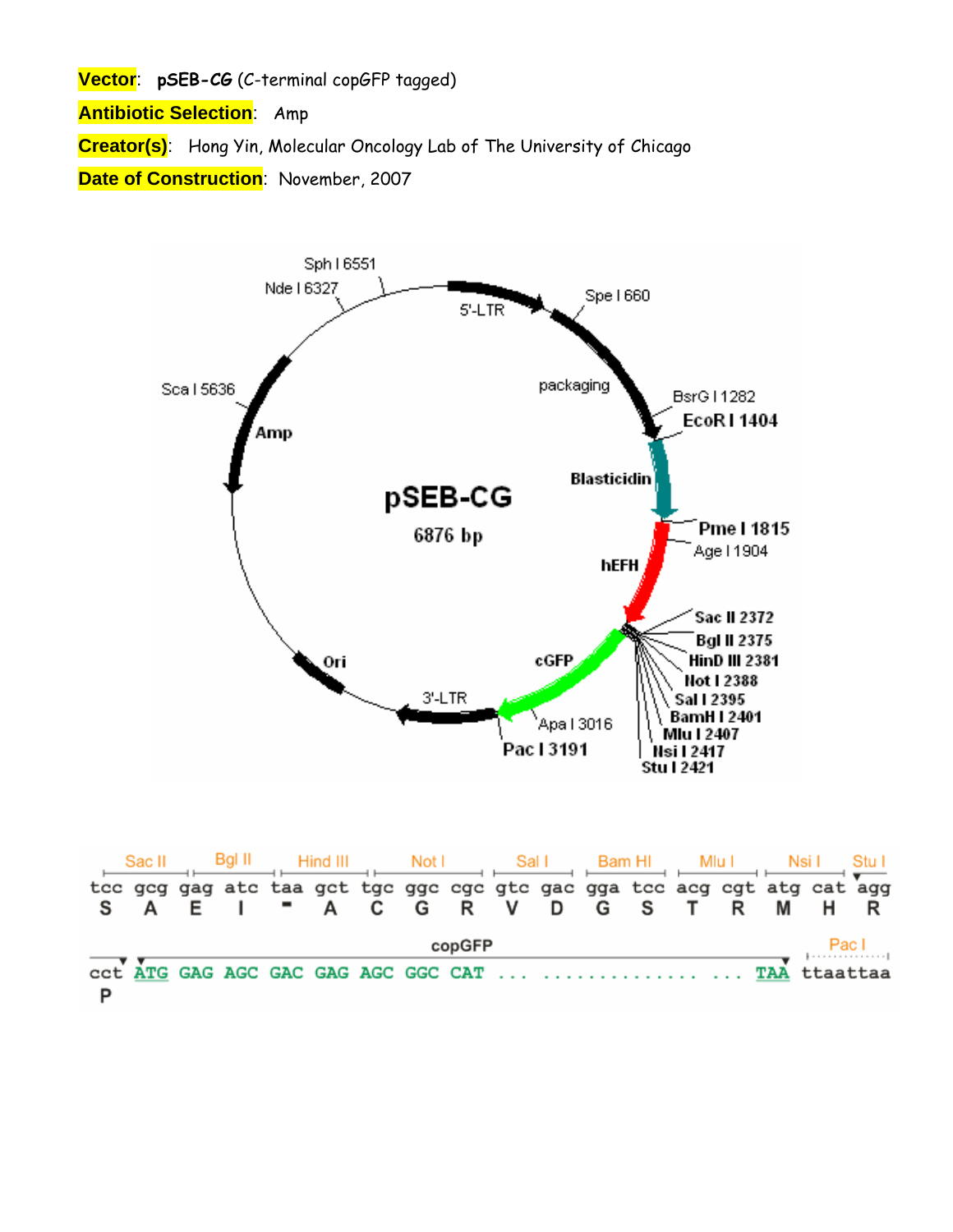## **pSEB-CG (C-terminal copGFP tag) Full-Length Sequence**

TGAAAGACCC CACCTGTAGG TTTGGCAAGC TAGCTTAAGT AACGCCATTT TGCAAGGCATGGAAAATACATAACTGAGAA TAGAGAAGTT AGATCAAGG TTAGGAACAGAGAGACAGCAGAATATGGGCCAAACAGGATATCTGTGGTAAGCAGTTCCTCCCCGGCTCAGGGCCAAGAACAGATGGTCCCCAGATGCGGTCCCGC CCTCAGCAGTTTCTAGAGAACCATCAGATGTTTCCAGGGTGCCCCAAGGACCTGAAATGACCCTGTGCCTTATTTGAACTAACCAATCAGTTCGCTTCTCGCTTCT GTTCGCGCGCTTCTGCTCCCCGAGCTCAATAAAAGAGCCCACAACCCCTCACTCGGCGCGCCAGTCCTCCGATAGACTGCGTCGCCCGGGTACCCGTATTCCCAAT AAAGCCTCTTG CTGTTTGCAT CCGAATCGTG GACTCGCTGA TCCTTGGGAG GGTCTCCTCAGATTGATTGACTGCCCACCTCGGGGGTCTTTCATTTGGAG GTTCCACCGA GATTTGGAGACCCCTGCCCA GGGACCACCGACCCCCCCGC CGGGAGGTAA GCTGGCCAGC GGTCGTTTCGTGTCTGTCTC TGTCTTTGTG CGTGTTTGTGCCGGCATCTAATGTTTGCGCCTGCGTCTGTACTAGTTAGCTAACTAGCTCTGTATCTGGCGGACCCGTGGTGGAACTGACGAGTTCTGAACACCCG GCCG CAACCCTGGG AGACGTCCCAGGGACTTTGGGGGCCGTTTTTGTGGCCCGACCTGAGGAAGGGAGTCGATGTGGAATCCGACCCCGTCAGGATATGTGGTT CTGGTAGGAGACGAGAACCT AAAACAGTTC CCGCCTCCGT CTGAATTTTTGCTTTCGGTT TGGAACCGAAGCCGCGCGTC TTGTCTGCTG CAGCGCTGCA GCATCGTTCT GTGTTGTCTC TGTCTGACTGTGTTTCTGTA TTTGTCTGAA AATTAGGGCC AGACTGTTAC CACTCCCTTAAGTTTGACCTTAGGTCACTG GAAAGATGTCGAGCGGATCG CTCACAACCA GTCGGTAGAT GTCAAGAAGAGACGTTGGGT TACCTTCTGC TCTGCAGAAT GGCCAACCTTTAACGTCGGA TGGCCGCGAGACGGCACCTT TAACCGAGAC CTCATCACCC AGGTTAAGAT CAAGGTCTTT TCACCTGGCCCGCATGGACA CCCAGACCAGGTCCCCTACA TCGTGACCTG GGAAGCCTTG GCTTTTGACCCCCCTCCCTG GGTCAAGCCCTTTGTACACC CTAAGCCTCC GCCTCCTCTT CCTCCATCCGCCCCGTCTCT CCCCCTTGAACCTCCTCGTTCGACCCCGCCTCGATCCTCCCTTTATCCAGCCCTCACTCCTTCTCTAGGCGCCG**GAATTC**ACCATGGCCAAGCCTTTGTCTCAAGA AGAATCCACCCTCATTGAAAGAGCAACGGCTACAATCAACAGCATCCCCATCTCTGAAGACTACAGCGTCGCCAGCGCAGCTCTCTCTAGCGACGGCCGCATCTTC ACTGGTGTCAATGTATATCATTTTACTGGGGGACCTTGTGCAGAACTCGTGGTGCTGGGCACTGCTGCTGCTGCGGCAGCTGGCAACCTGACTTGTATCGTCGCGA TCGGAAATGAGAACAGGGGCATCTTGAGCCCCTGCGGACGGTGCCGACAGGTGCTTCTCGATCTGCATCCTGGGATCAAAGCCATAGTGAAGGACAGTGATGGACA GCCGACGGCAGTTGGGATTCGTGAATTGCTGCCCTCTGGTTATGTGTGGGAGGGCtaa**gtttaaacatgcag**CGCTCCGGTGCCCGTCAGTGGGCAGAGCGCACAT CGCCCACAGTCCCCGAGAAGTTGGGGGGAGGGGTCGGCAATTGAACCGGTGCCTAGAGAAGGTGGCGCGGGGTAAACTGGGAAAGTGATGTCGTGTACTGGCTCCG CCTTTTTCCCGAGGGTGGGGGAGAACCGTATATAAGTGCAGTAGTCGCCGTGAACGTTCTTTTTCGCAACGGGTTTGCCGCCAGAACACAGCTGAAGCTAGCTTCG AGGGGCTCGCATCTCTCCTTCACGCGCCCGCCGCCCTACCTGAGGCCGCCATCCACGCCGGTTGAGTCGCGTTCTGCCGCCTCCCGCCTGTGGTGCCTCCTGAACT GCGTCCGCCGTCTAGGTAAGTTTAAAGCTCAGGTCGAGACCGGGCCTTTGTCCGGCGCTCCCTTGGAGCCTACCTAGACTCAGCCGGCTCTCCACGCTTTGCCTGA CCCTGCTTGCTCAACTCTACGTCTTTGTTTCGTTTTCTGTTCTGCGCCGTTACAGATCCAAGCTGTGACCGGCGCCTAC **atcgat ccgcgg AGAtctaagctt**

## **gcgg ccg cgt cga cgg atc cA CGC GT atgcat AGGCCT**

**ATG**GAGAGCGACGAGAGCGGCCATGTGCCCGCCATGGAGATCGAGTGCCGCATCACCGGCACCCTGAACGGCGTGGAGTTCGAGCTGGTGGGCGGCGGAGAGGGCA CCCCCAAGCAGGGCCGCATGACCAACAAGATGAAGAGCACCAAAGGCGCCCTGACCTTCAGCCCCTACCTGCTGAGCCACGTGATGGGCTACGGCTTCTACCACTT CGGCACCTACCCCAGCGGCTACGAGAACCCCTTCCTGCACGCCATCAACAACGGCGGCTACACCAACACCCGCATCGAGAAGTACGAGGACGGCGGCGTGCTGCAC GTGAGCTTCAGCTACCGCTACGAGGCCGGCCGCGTGATCGGCGACTTCAAGGTGGTGGGCACCGGCTTCCCCGAGGACAGCGTGATCTTCACCGACAAGATCATCC GCAGCAACGCCACCGTGGAGCACCTGCACCCCATGGGCGATAACGTGCTGGTGGGCAGCTTCGCCCGCACCTTCAGCCTGCGCGACGGCGGCTACTACAGCTTCGT GGTGGACAGCCACATGCACTTCAAGAGCGCCATCCACCCCAGCATCCTGCAGAACGGGGGCCCCATGTTCGCCTTCCGCCGCGTGGAGGAGCTGCACAGCAACACC GAGCTGGGCATCGTGGAGTACCAGCACGCCTTCAAGACCCCCATCGCCTTCGCCAGATCCCGCGCTCAGTCGTCCAATTCTGCCGTGGACGGCACCGCCGGACCCG GCTCCACCGGATCTCGC**TAA** T TAATTAA

**CGAT**AAAATAAAAGATTTTATTTAGTCTCCAGAAAAAGGGGGGAATGAAAGACCCCACCTGTAGGTTTGGCAAGCTAGCTTAAGTAACGCCATTTTGCAAGGCATG GAAAATACATAACTGAGAATAGAGAAGTTCAGATCAAGGTTAGGAACAGAGAGACAGCAGAATATGGGCCAAACAGGATATCTGTGGTAAGCAGTTCCTGCCCCGG CTCAGGGCCAAGAACAGATGGTCCCCAGATGCGGTCCCGCCCTCAGCAGTTTCTAGAGAACCATCAGATGTTTCCAGGGTGCCCCAAGGACCTGAAATGACCCTGT GCCTTATTTGAACTAACCAATCAGTTCGCTTCTCGCTTCTGTTCGCGCGCTTCTGCTCCCCGAGCTCAATAAAAGAGCCCACAACCCCTCACTCGGCGCGCCAGTC CTCCGATAGACTGCGTCGCCCGGGTACCCGTGTATCCAATAAACCCTCTTGCAGTTGCATCCGACTTGTGGTCTCGCTGTTCCTTGGGAGGGTCTCCTCTGAGTGA TTGACTACCCGTCAGCGGGGGTCTTTCATGGGTAACAGTTTCTTGAAGTTGGAGAACAACATTCTGAGGGTAGGAGTCGAATATTAAGTAATCCTGACTCAATTAG CCACTGTTTTGAATCCACATACTCCAATACTCCTGAAATAGTTCATTATGGACAGCGCAGAAGAGCTGGGGAGAATTAATTCGTAATCATGGTCATAGCTGTTTCC TGTGTGAAATTGTTATCCGCTCACAATTCCACACAACATACGAGCCGGAAGCATAAAGTGTAAAGCCTGGGGTGCCTAATGAGTGAGCTAACTCACATTAATTGCG TTGCGCTCACTGCCCGCTTTCCAGTCGGGAAACCTGTCGTGCCAGCTGCATTAATGAATCGGCCAACGCGCGGGGAGAGGCGGTTTGCGTATTGGGCG CTCTTCCGCT TCCTCGCTCA CTGACTCGCTGCGCTCGGTC GTTCGGCTGCGGCGAGCGGTATCAGCTCACTCAAAGGCGGTAATACGGTTATCCACAGAA TCAGGGGATAACGCAGGAAA GAACATGTGAGCAAAAGGCC AGCAAAAGGC CAGGAACCGT AAAAAGGCCGCGTTGCTGGC GTTTTTCCATAGGCTCCGCC CCCCTGACGA GCATCACAAA AATCGACGCTCAAGTCAGAG GTGGCGAAAC CCGACAGGAC TATAAAGATACCAGGCGTTT CCCCCTGGAAGCTCCCTCGT GCGCTCTCCT GTTCCGACCC TGCCGCTTAC CGGATACCTG TCCGCCTTTCTCCCTTCGGG AAGCGTGGCGCTTTCTCATA GCTCACGCTGTAGGTATCTC AGTTCGGTGTAGGTCGTTCG CTCCAAGCTGGGCTGTGTGC ACGAACCCCC CGTTCAGCCC GACCGCTGCGCCTTATCCGG TAACTATCGT CTTGAGTCCA ACCCGGTAAGACACGACTTA TCGCCACTGGCAGCAGCCAC TGGTAACAGG ATTAGCAGAG CGAGGTATGT AGGCGGTGCT ACAGAGTTCTTGAAGTGGTG GCCTAACTACGGCTACACTA GAAGGACAGT ATTTGGTATC TGCGCTCTGCTGAAGCCAGT TACCTTCGGAAAAAGAGTTG GTAGCTCTTG ATCCGGCAAA CAAACCACCGCTGGTAGCGG TGGTTTTTTT GTTTGCAAGC AGCAGATTACGCGCAGAAAA AAAGGATCTCAAGAAGATCC TTTGATCTTT TCTACGGGGT CTGACGCTCA GTGGAACGAA AACTCACGTTAAGGGATTTT GGTCATGAGATTATCAAAAA GGATCTTCAC CTAGATCCTT TTAAATTAAAAATGAAGTTT TAAATCAATCTAAAGTATAT ATGAGTAAAC TTGGTCTGAC AGTTACCAATGCTTAATCAG TGAGGCACCT ATCTCAGCGA TCTGTCTATTTCGTTCATCC ATAGTTGCCTGACTCCCCGT CGTGTAGATA ACTACGATAC GGGAGGGCTT ACCATCTGGC CCCAGTGCTGCAATGATACC GCGAGACCCACGCTCACCGG CTCCAGATTT ATCAGCAATA AACCAGCCAGCCGGAAGGGC CGAGCGCAGAAGTGGTCCTG CAACTTTATC CGCCTCCATC CAGTCTATTAATTGTTGCCG GGAAGCTAGA GTAAGTAGTT CGCCAGTTAATAGTTTGCGC AACGTTGTTGCCATTGCTAC AGGCATCGTG GTGTCACGCT CGTCGTTTGGTATGGCTTCA TTCAGCTCCGGTTCCCAACG ATCAAGGCGA GTTACATGAT CCCCCATGTT GTGCAAAAAA GCGGTTAGCTCCTTCGGTCC TCCGATCGTTGTCAGAAGTA AGTTGGCCGC AGTGTTATCA CTCATGGTTATGGCAGCACT GCATAATTCT CTTACTGTCA TGCCATCCGTAAGATGCTTT TCTGTGACTGGTGAGTACTC AACCAAGTCA TTCTGAGAAT AGTGTATGCG GCGACCGAGT TGCTCTTGCCCGGCGTCAAT ACGGGATAAT ACCGCGCCACATAGCAGAACTTTAAAAGTG CTCATCATTGGAAAACGTTC TTCGGGGCGAAAACTCTCAA GGATCTTACC GCTGTTGAGA TCCAGTTCGATGTAACCCAC TCGTGCACCC AACTGATCTT CAGCATCTTTTACTTTCACC AGCGTTTCTGGGTGAGCAAA AACAGGAAGG CAAAATGCCG CAAAAAAGGG AATAAGGGCG ACACGGAAATGTTGAATACT CATACTCTTC CTTTTTCAAT ATTATTGAAG CATTTATCAG GGTTATTGTCTCATGAGCGG ATACATATTTGAATGTATTT AGAAAAATAAACAAATAGGG GTTCCGCGCACATTTCCCCG AAAAGTGCCA CCTGACGTCT AAGAAACCATTATTATCATG ACATTAACCTATAAAAATAG GCGTATCACG AGGCCCTTTC GTCTCGCGCG TTTCGGTGAT GACGGTGAAAACCTCTGACA CATGCAGCTC CCGGAGACGG TCACAGCTTG TCTGTAAGCGGATGCCGGGAGCAGACAAGC CCGTCAGGGCGCGTCAGCGG GTGTTGGCGG GTGTCGGGGC TGGCTTAACTATGCGGCATC AGAGCAGATT GTACTGAGAG TGCACCATATGCGGTGTGAA ATACCGCACAGATGCGTAAG GAGAAAATAC CGCATCAGGC GCCATTCGCC ATTCAGGCTG CGCAACTGTTGGGAAGGGCG ATCGGTGCGGGCCTCTTCGC TATTACGCCA GCTGGCGAAA GGGGGATGTGCTGCAAGGCG ATTAAGTTGGGTAACGCCAG GGTTTTCCCA GTCACGACGT TGTAAAACGACGGCGCAAGG AATGGTGCAT GCAAGGAGAT GGCGCCCAACAGTCCCCCGG CCACGGGGCCTGCCACCATA CCCACGCCGA AACAAGCGCT CATGAGCCCGAAGTGGCGAG CCCGATCTTCCCCATCGGTG ATGTCGGCGA TATAGGCGCC AGCAACCGCA CCTGTGGCGC CGGTGATGCCGGCCACGATG CGTCCGGCGTAGAGGCGATT AGTCCAATTT GTTAAAGACA GGATATCAGTGGTCCAGGCT CTAGTTTTGA CTCAACAATA TCACCAGCTGAAGCCTATAG AGTACGAGCCATAGATAAAA TAAAAGATTT TATTTAGTCT CCAGAAAAAG GGGGGAA

|         |           | Unique enzymes in pSEB-CG: | BsrG T | T`GTAC.A    | 1282 |
|---------|-----------|----------------------------|--------|-------------|------|
|         |           |                            | ECOR I | G`AATT.C    | 1404 |
|         |           |                            | Bby II | GAAGAC 7/11 | 1497 |
| Spe I   | A`CTAG.T  | 660                        | Bbs I  | GAAGAC 8/12 | 1498 |
| BstE II | G`GTNAC.C | 1087                       | Nru I  | TCG CGA     | 1644 |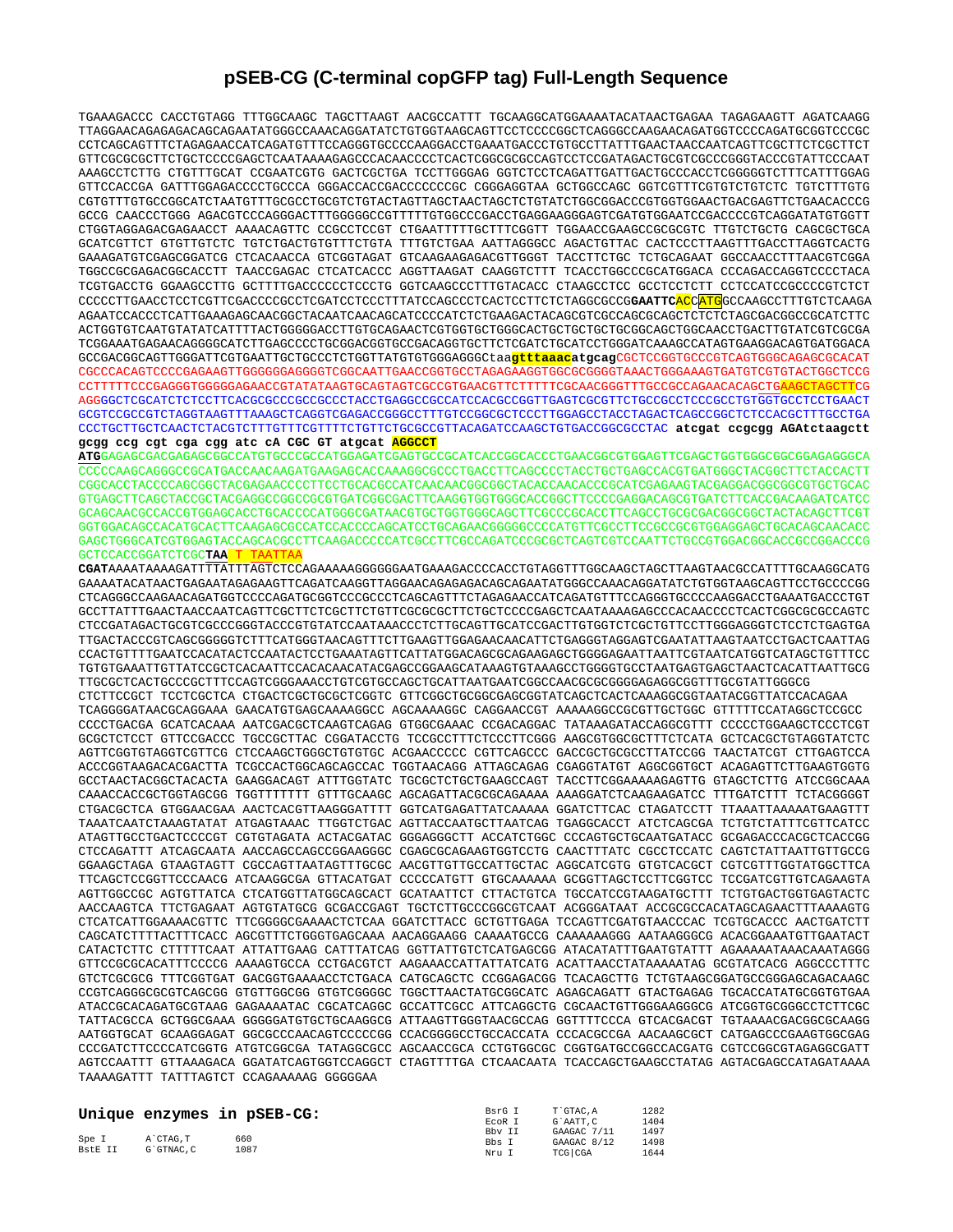| BsaB I                         |                         | GATNN NNATC            | 1711         |              |                                              |                 |             | 2638         | 2800         | 3151         | 3484         |
|--------------------------------|-------------------------|------------------------|--------------|--------------|----------------------------------------------|-----------------|-------------|--------------|--------------|--------------|--------------|
| Pme I                          | CTTT AAAC               |                        | 1815         |              |                                              |                 |             | 3641         | 4007         | 5104         | 6378         |
| Mun I                          | C`AATT, G               |                        | 1897         |              |                                              |                 |             | 6561         | 6675         | 6696         |              |
| Age I<br>Cla I                 | A CCGG, T<br>AT CG, AT  |                        | 1904<br>2364 |              |                                              | Ban II          | (9)         | 338<br>3016  | 351<br>3578  | 1677<br>3591 | 2078<br>6628 |
| Sac II                         | CC, GC `GG              |                        | 2372         |              |                                              |                 |             | 6642         |              |              |              |
| Bgl II                         | A GATC, T               |                        | 2375         |              |                                              | Bbe I           | (7)         | 1401         | 2358         | 2579         | 6382         |
| HinD III                       | A`AGCT, T               |                        | 2381         |              |                                              |                 |             | 6565         | 6679         | 6700         |              |
| Not I                          | GC 'GGCC, GC            |                        | 2388         |              |                                              | Bbs I           | (1)         | 1498         |              |              |              |
| Sal I                          | G`TCGA, C               |                        | 2395         |              |                                              | Bbv I           | (12)        | 931          | 939          | 1524         | 1629         |
| Acc I                          | GT `MK, AC              |                        | 2396         |              |                                              |                 |             | 1834         | 2861         | 2915         | 4682         |
| HinC II                        | GTY RAC                 |                        | 2397         |              |                                              |                 |             | 4685         | 4891         | 5585         | 6196         |
| Hind II<br>BamH I              | $GTY$ RAC<br>G`GATC, C  |                        | 2397<br>2401 |              |                                              | Bby II<br>Bcn I | (1)<br>(16) | 1497<br>164  | 399          | 400          | 571          |
| Mlu I                          | A CGCG, T               |                        | 2407         |              |                                              |                 |             | 724          | 2219         | 3165         | 3404         |
| Nsi I                          | A, TGCA`T               |                        | 2417         |              |                                              |                 |             | 3639         | 3640         | 4644         | 5340         |
| Stu I                          | AGG CCT                 |                        | 2421         |              |                                              |                 |             | 5691         | 6192         | 6227         | 6578         |
| Blp I                          | GC `TNA, GC             |                        | 2602         |              |                                              | Bfa I           | (16)        | 31           | 219          | 661          | 673          |
| Esp I                          | GC TNA, GC              |                        | 2602         |              |                                              |                 |             | 1394         | 1522         | 1912         | 2063         |
| PflM I                         |                         | CCAN, NNN `NTGG        | 2613         |              |                                              |                 |             | 2189         | 2251         | 3269         | 3459         |
| Fse I                          | GG, CCGG 'CC            |                        | 2771         |              |                                              |                 |             | 4758         | 5011         | 5346         | 6781         |
| Bsp120 I<br>Apa I              | G`GGCC, C<br>G, GGCC `C |                        | 3012<br>3016 |              |                                              | Bgl I<br>Bgl II | (2)<br>(1)  | 5276<br>2375 | 6394         |              |              |
| Xcm I                          |                         | CCANNNN, N`NNNNTGG3141 |              |              |                                              | Blp I           | (1)         | 2602         |              |              |              |
| Pac I                          | TTA, AT`TAA             |                        | 3191         |              |                                              | Bpm I           | (3)         | 3206         | 5226         | 6844         |              |
| Sca I                          | AGT   ACT               |                        | 5636         |              |                                              | Bsa I           | (7)         | 476          | 530          | 1149         | 2207         |
| Nde I                          | CA`TA, TG               |                        | 6327         |              |                                              |                 |             | 3694         | 3715         | 5217         |              |
| Sph I                          | G, CATG C               |                        | 6551         |              |                                              | BsaA I          | (2)         | 2610         | 2742         |              |              |
| Number of enzymes = 35         |                         |                        |              |              |                                              | BsaB I          | (1)         | 1711         |              |              |              |
|                                |                         |                        |              |              |                                              | BsaH I          | (10)        | 742          | 1398         | 2355         | 2576         |
|                                |                         |                        |              |              | The following enzymes do not cut in pSEB-CG: |                 |             | 5693         | 6075         | 6379         | 6562         |
|                                |                         |                        |              |              |                                              |                 |             | 6676         | 6697         |              |              |
| Avr II                         | Bcl I                   |                        | BsiC I       | BsiW I       | Bsm I                                        | BsaJ I          | (38)        | 161<br>461   | 240<br>497   | 250<br>546   | 397<br>547   |
| BspM II                        | Bst1107 I               |                        | BstB I       | BstX I       | Dra III                                      |                 |             | 694          | 733          | 734          | 746          |
| Hpa I                          | PaeR7 I                 |                        | Rsr II       | Sfi I        | SnaB I                                       |                 |             | 747          | 1167         | 1236         | 1245         |
|                                |                         |                        |              |              |                                              |                 |             | 1265         | 1266         | 1411         | 1716         |
| pSEB-CG: sites sorted by name: |                         |                        |              |              |                                              |                 |             | 1974         | 2238         | 2369         | 2456         |
| Aat II                         | (2)                     | 745                    | 6078         |              |                                              |                 |             | 2813         | 2861         | 2879         | 3143         |
| Acc I                          | (1)                     | 2396                   |              |              |                                              |                 |             | 3401         | 3480         | 3490         | 3637         |
| Acc65 I                        | (2)                     | 401                    | 3641         |              |                                              |                 |             | 3700         | 4002         | 4423         | 6497         |
| Aci I                          | $(87)$ 197              |                        | 203          | 566          | 588                                          |                 |             | 6575         | 6581         |              |              |
|                                |                         | 688                    | 727          | 860          | 901                                          | BsaW I          | (6)         | 1829         | 1904         | 3172         | 4469         |
|                                |                         | 1042                   | 1133         | 1199         | 1298                                         |                 |             | 4616         | 5447         |              |              |
|                                |                         | 1317                   | 1355         | 1532         | 1614                                         | BseR I          | (5)         | 464          | 1293         | 1332         | 3055         |
|                                |                         | 1681                   | 1926         | 1963         | 2043                                         |                 |             | 3703         |              |              |              |
|                                |                         | 2099                   | 2102         | 2117         | 2148                                         | Bsg I           | (6)         | 1600<br>2857 | 2022<br>3031 | 2656         | 2722         |
|                                |                         | 2155                   | 2182         | 2369         | 2371                                         | BsiE I          | (11)        | 592          | 727          | 1532         | 1648         |
|                                |                         | 2387                   | 2391         | 2441         | 2453                                         |                 |             | 2391         | 2772         | 4179         | 4603         |
|                                |                         | 2472                   | 2516         | 2519         | 2544                                         |                 |             | 5526         | 5675         | 6422         |              |
|                                |                         | 2651<br>2757           | 2690         | 2706         | 2729                                         | BsiHKA I        | (8)         | 338          | 2569         | 2870         | 3578         |
|                                |                         | 2936                   | 2772<br>3030 | 2847<br>3033 | 2913<br>3120                                 |                 |             | 4581         | 5742         | 5827         | 6324         |
|                                |                         | 3155                   | 3437         | 3443         | 3739                                         | BsmA I          | (22)        | 107          | 475          | 531          | 609          |
|                                |                         | 3953                   | 4056         | 4112         | 4122                                         |                 |             | 734          | 832          | 949          | 1073         |
|                                |                         | 4146                   | 4189         | 4196         | 4217                                         |                 |             | 1132         | 1150         | 1328         | 1431         |
|                                |                         | 4308                   | 4336         | 4463         | 4482                                         |                 |             | 2208         | 3223         | 3346         | 3693         |
|                                |                         | 4603                   | 4713         | 4848         | 4857                                         |                 |             | 3714         | 5218         | 5992         | 6145         |
|                                |                         | 5219                   | 5310         | 5501         | 5547                                         |                 |             | 6189         | 6861         |              |              |
|                                |                         | 5668                   | 5712         | 5789         | 5898                                         | BsmB I          | (7)         | 733          | 831          | 1072         | 1131         |
|                                |                         | 5997                   | 6044         | 6218         | 6257                                         | BsmF I          | (11)        | 1329<br>172  | 6146<br>185  | 6188<br>564  | 729          |
|                                |                         | 6267                   | 6293         | 6331         | 6344                                         |                 |             | 764          | 1205         | 1585         | 1853         |
|                                |                         | 6370                   | 6427         | 6686         |                                              |                 |             | 3412         | 3425         | 6557         |              |
| Afl II<br>Afl III              | (3)<br>(2)              | 35<br>2407             | 1006<br>4263 | 3273         |                                              | BsoF I          | (55)        | 727          | 901          | 917          | 920          |
| Age I                          | (1)                     | 1904                   |              |              |                                              |                 |             | 925          | 928          | 1133         | 1513         |
| Aha II                         | $(10)$ 742              |                        | 1398         | 2355         | 2576                                         |                 |             | 1532         | 1606         | 1609         | 1612         |
|                                |                         | 5693                   | 6075         | 6379         | 6562                                         |                 |             | 1615         | 1618         | 1782         | 1823         |
|                                |                         | 6676                   | 6697         |              |                                              |                 |             | 2043         | 2102         | 2117         | 2148         |
| Ahd I                          | (4)                     | 1020                   | 3686         | 3732         | 5156                                         |                 |             | 2388         | 2391         | 2442         | 2472         |
| Alu I                          | $(40)$ 30               |                        | 34           | 336          | 580                                          |                 |             | 2517         | 2544         | 2652         | 2691         |
|                                |                         | 668                    | 676          | 1515         | 1620                                         |                 |             | 2730<br>2904 | 2737<br>2937 | 2772<br>3033 | 2850<br>3046 |
|                                |                         | 2056                   | 2062         | 2066         | 2204                                         |                 |             | 4088         | 4169         | 4187         | 4190         |
|                                |                         | 2345                   | 2383         | 2508         | 2747                                         |                 |             | 4308         | 4463         | 4606         | 4671         |
|                                |                         | 2753                   | 2906<br>3268 | 2948<br>3272 | 3045<br>3576                                 |                 |             | 4674         | 4880         | 5208         | 5547         |
|                                |                         | 3063<br>3895           | 3928         | 4023         | 4087                                         |                 |             | 5574         | 5669         | 5898         | 6185         |
|                                |                         | 4205                   | 4431         | 4521         | 4567                                         |                 |             | 6294         | 6398         | 6471         |              |
|                                |                         | 4824                   | 5345         | 5445         | 5508                                         | Bsp120 I        | (1)         | 3012         |              |              |              |
|                                |                         | 6187                   | 6206         | 6451         | 6807                                         | Bsp1286 I       | (2)         | 2569         | 2870         |              |              |
| Alw I                          | $(18)$ 453              |                        | 1051         | 1357         | 1727                                         | BspH I          | (4)         | 4983         | 5991         | 6096         | 6620         |
|                                |                         | 2333                   | 2361         | 2397         | 2408                                         | BspM I          | (2)         | 2606         | 2879         |              |              |
|                                |                         | 3111                   | 3182         | 4825         | 4911                                         | Bsr I           | (18)        | 374<br>1570  | 1030<br>1939 | 1058<br>1960 | 1546<br>3614 |
|                                |                         | 4911                   | 5008         | 5009         | 5473                                         |                 |             | 4064         | 4670         | 4683         | 4797         |
|                                |                         | 5788                   | 5794         |              |                                              |                 |             | 5203         | 5321         | 5364         | 5631         |
| AlwN I                         | (2)                     | 3397                   | 4679         |              |                                              |                 |             | 5803         | 6509         |              |              |
| Apa I                          | (1)                     | 3016                   |              | 6320         |                                              | BsrB I          | (5)         | 1042         | 2441         | 3955         | 4196         |
| ApaL I<br>Apo I                | (3)<br>(2)              | 4577<br>872            | 5823<br>1404 |              |                                              |                 |             | 5997         |              |              |              |
| Asc I                          | (2)                     | 368                    | 3608         |              |                                              | BsrD I          | (2)         | 5217         | 5391         |              |              |
| Ase I                          | (5)                     | 3187                   | 3906         | 4034         | 4093                                         | BsrG I          | (1)         | 1282         |              |              |              |
|                                |                         | 5328                   |              |              |                                              | BssH II         | (4)         | 317          | 368          | 3557         | 3608         |
| Asp718                         | (2)                     | 401                    | 3641         |              |                                              | BssS I          | (4)         | 1587         | 4436         | 5820         | 6127         |
| Ava I                          | (8)                     | 331                    | 397          | 498          | 1871                                         | BstE II         | (1)         | 1087         |              |              |              |
|                                |                         | 1973                   | 2812         | 3571         | 3637                                         | BstN I          | (17)        | 241          | 548          | 735          | 748          |
| Ava II                         | $(14)$ 186              |                        | 199          | 254          | 551                                          |                 |             | 1169         | 1194         | 1217         | 1237         |
|                                |                         | 690                    | 1219         | 1572         | 3160                                         |                 |             | 1267<br>4291 | 1717<br>4412 | 3481<br>4425 | 4003<br>6498 |
|                                |                         | 3426                   | 3439         | 3494         | 5294                                         |                 |             | 6775         |              |              |              |
|                                |                         | 5516                   | 6771         |              |                                              | BstU I          | (30)        | 317          | 319          | 370          | 903          |
| BamH I                         | (1)                     | 2401                   |              |              |                                              |                 |             | 905          | 1135         | 1644         | 1926         |
| Ban I                          | $(23)$ 244              | 1687                   | 401<br>1832  | 1142<br>1907 | 1397<br>2163                                 |                 |             | 2095         | 2140         | 2371         | 2393         |
|                                |                         | 2354                   | 2482         | 2527         | 2575                                         |                 |             | 2409         | 2774         | 2930         | 3035         |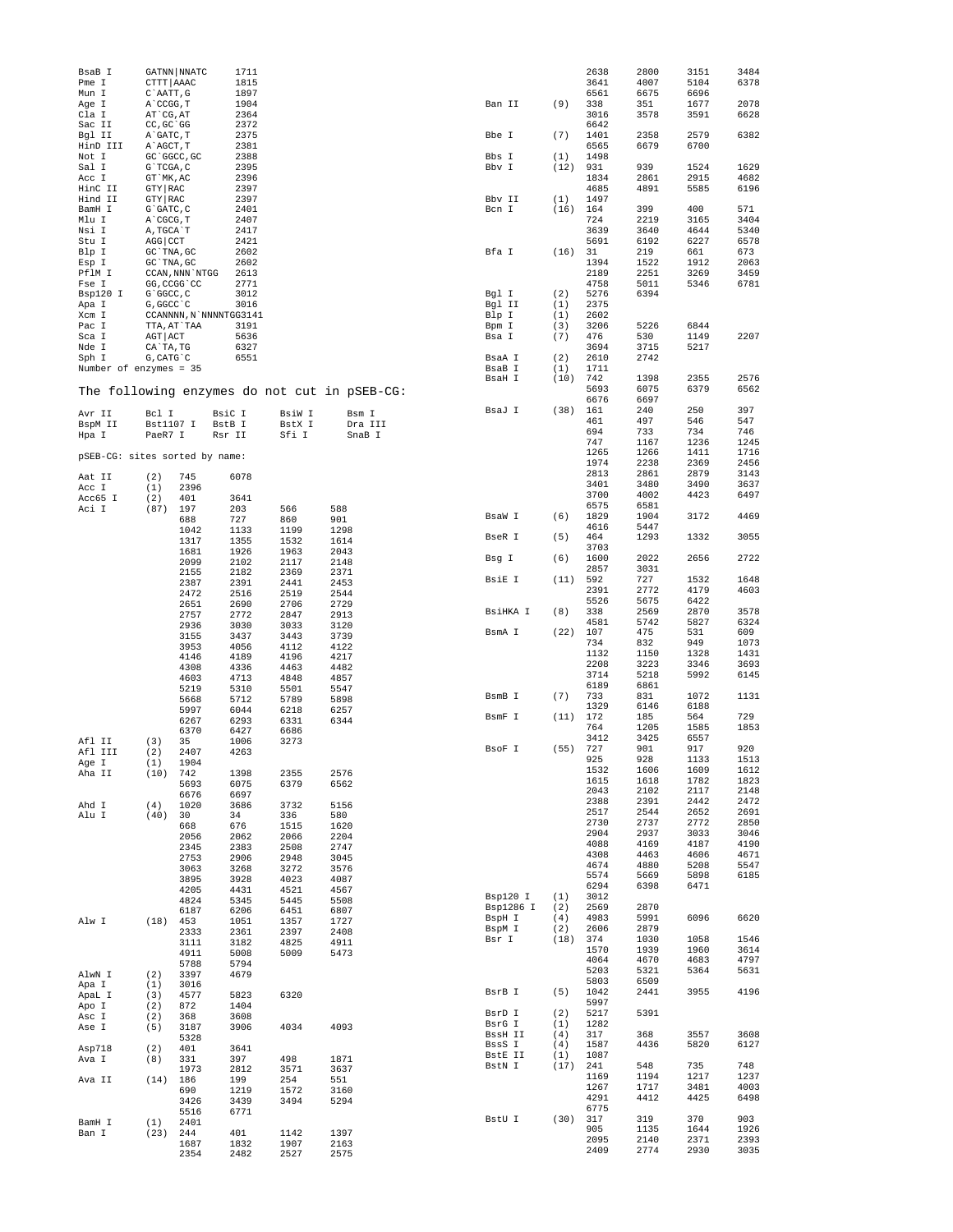|                     |                   | 3122         | 3557         | 3559         | 3610         |                    |             | 6579         | 6711         |              |              |
|---------------------|-------------------|--------------|--------------|--------------|--------------|--------------------|-------------|--------------|--------------|--------------|--------------|
|                     |                   | 4110         | 4112         | 4310         | 4891         | Gsu I              | (3)         | 3207         | 5227         | 6845         |              |
|                     |                   | 5221<br>6148 | 5714<br>6251 | 6046         | 6146         | Hae I              | (7)         | 584<br>4278  | 1111<br>4289 | 1416<br>4741 | 2421         |
| BstY I              | (11)              | 2337         | 2375         | 2401         | 3115         | Hae II             | (14)        | 925          | 1401         | 1828         | 2235         |
|                     |                   | 3175         | 4904         | 4915         | 5001         |                    |             | 2358         | 2579         | 2984         | 4141         |
|                     |                   | 5013         | 5781         | 5798         |              |                    |             | 4511         | 6382         | 6565         | 6619         |
| Bsu36 I             | (3)               | 781          | 1018         | 2111         |              |                    |             | 6679         | 6700         |              |              |
| Cac8 I              | (44)              | 28           | 32           | 319          | 370          | Hae III            | $(36)$ 129  |              | 173          | 584          | 726          |
|                     |                   | 582          | 586          | 631          | 650          |                    |             | 762          | 774          | 987          | 1111         |
|                     |                   | 1199         | 1508         | 1622         | 2064         |                    |             | 1132         | 1197         | 1416         | 1531         |
|                     |                   | 2078         | 2099         | 2262         | 2290         |                    |             | 2116         | 2221         | 2390         | 2421         |
|                     |                   | 2385         | 2453         | 2675         | 2734         |                    |             | 2444         | 2543         | 2767         | 2771         |
|                     |                   | 2769         | 2913         | 2926         | 3086         |                    |             | 3014         | 3368         | 3413         | 4104         |
|                     |                   | 3266         | 3270         | 3559         | 3610         |                    |             | 4278         | 4289         | 4307         | 4741         |
|                     |                   | 4056         | 4085         | 4194         | 4280         |                    |             | 5199         | 5279         | 5546         | 6133         |
|                     |                   | 4317         | 4877         | 5268         | 6281         |                    |             | 6431         | 6580         | 6588         | 6712         |
|                     |                   | 6429         | 6449         | 6453         | 6549         | Hqa I              | (12)        | 381          | 642          | 895          | 1491         |
| Cfr10 I             |                   | 6590         | 6638<br>1904 | 6680         | 6710<br>2260 |                    |             | 2168<br>4951 | 2383         | 3621<br>6241 | 4373<br>6710 |
|                     | (11)              | 629<br>2351  | 2479         | 2128<br>2767 | 2803         |                    | (8)         | 338          | 5683<br>2569 | 2870         | 3578         |
|                     |                   | 5236         | 6699         | 6708         |              | HgiA I             |             | 4581         | 5742         | 5827         | 6324         |
| Cla I               | (1)               | 2364         |              |              |              | HgiE II            | (2)         | 4842         | 6322         |              |              |
| Csp6 I              | (10)              | 402          | 658          | 1283         | 1954         | Hha I              | (47)        | 319          | 321          | 370          | 372          |
|                     |                   | 2718         | 3078         | 3642         | 5635         |                    |             | 648          | 905          | 924          | 1400         |
|                     |                   | 6311         | 6822         |              |              |                    |             | 1512         | 1827         | 1854         | 1926         |
| Dde I               | (25)              | 75           | 167          | 208          | 476          |                    |             | 2097         | 2234         | 2329         | 2357         |
|                     |                   | 781          | 1018         | 1290         | 1808         |                    |             | 2578         | 2930         | 2983         | 3124         |
|                     |                   | 2111         | 2205         | 2256         | 2379         |                    |             | 3559         | 3561         | 3610         | 3612         |
|                     |                   | 2602         | 3125         | 3313         | 3407         |                    |             | 3887         | 4047         | 4112         | 4140         |
|                     |                   | 3448         | 3717         | 3788         | 4538         |                    |             | 4173         | 4443         | 4510         | 4610         |
|                     |                   | 4947         | 5113         | 5653         | 6079         |                    |             | 4784         | 4893         | 5286         | 5379         |
|                     |                   | 6314         |              |              |              |                    |             | 5716         | 6048         | 6148         | 6251         |
| Dpn I               | (34)              | 94           | 459          | 1046         | 1178         |                    |             | 6381         | 6402         | 6535         | 6564         |
|                     |                   | 1363<br>2339 | 1647         | 1708         | 1722         |                    |             | 6618         | 6678         | 6699         |              |
|                     |                   | 2464         | 2367         | 2377         | 2403         | HinC II<br>Hind II | (1)         | 2397         |              |              |              |
|                     |                   | 3117         | 2779<br>3177 | 2827<br>3333 | 2842<br>4831 | HinD III           | (1)<br>(1)  | 2397<br>2381 |              |              |              |
|                     |                   | 4906         | 4917         | 4925         | 5003         | Hinf I             | (17)        | 442          | 450          | 791          | 802          |
|                     |                   | 5015         | 5120         | 5461         | 5479         |                    |             | 1437         | 1769         | 2135         | 2254         |
|                     |                   | 5525         | 5783         | 5800         | 5836         |                    |             | 3798         | 3820         | 3841         | 4098         |
|                     |                   | 6421         | 6645         |              |              |                    |             | 4163         | 4238         | 4634         | 5151         |
| DpnII               | (34)              | 92           | 457          | 1044         | 1176         |                    |             | 6789         |              |              |              |
|                     |                   | 1361         | 1645         | 1706         | 1720         | HinI I             | (10)        | 742          | 1398         | 2355         | 2576         |
|                     |                   | 2337         | 2365         | 2375         | 2401         |                    |             | 5693         | 6075         | 6379         | 6562         |
|                     |                   | 2462         | 2777         | 2825         | 2840         |                    |             | 6676         | 6697         |              |              |
|                     |                   | 3115         | 3175         | 3331         | 4829         | HinP I             | (47)        | 317          | 319          | 368          | 370          |
|                     |                   | 4904         | 4915         | 4923         | 5001         |                    |             | 646          | 903          | 922          | 1398         |
|                     |                   | 5013         | 5118         | 5459         | 5477         |                    |             | 1510         | 1825         | 1852         | 1924         |
|                     |                   | 5523         | 5781         | 5798         | 5834         |                    |             | 2095         | 2232         | 2327         | 2355         |
|                     |                   | 6419         | 6643         |              |              |                    |             | 2576         | 2928         | 2981         | 3122         |
| Dra I               | (5)               | 1815         | 2200         | 5022         | 5041         |                    |             | 3557         | 3559         | 3608         | 3610         |
| Drd I               | (3)               | 5733<br>1500 | 4371         | 6240         |              |                    |             | 3885<br>4171 | 4045<br>4441 | 4110<br>4508 | 4138<br>4608 |
| Dsa I               | (8)               | 694          | 1411         | 2369         | 2456         |                    |             | 4782         | 4891         | 5284         | 5377         |
|                     |                   | 2861         | 2879         | 3143         | 6581         |                    |             | 5714         | 6046         | 6146         | 6249         |
| Eae I               | (13)              | 582          | 724          | 1109         | 1130         |                    |             | 6379         | 6400         | 6533         | 6562         |
|                     |                   | 1414         | 1529         | 2388         | 2442         |                    |             | 6616         | 6676         | 6697         |              |
|                     |                   | 2769         | 4102         | 5544         | 6578         | Hpa II             | (37)        | 163          | 398          | 569          | 630          |
|                     |                   | 6710         |              |              |              |                    |             | 723          | 1401         | 1830         | 1905         |
| Eag I               | (4)               | 724          | 1529         | 2388         | 2769         |                    |             | 2129         | 2217         | 2229         | 2261         |
| Ear I               | (7)               | 1070         | 1311         | 2557         | 3885         |                    |             | 2352         | 2480         | 2768         | 2804         |
|                     |                   | 4147         | 5951         | 6439         |              |                    |             | 3158         | 3164         | 3173         | 3403         |
| Eco47 III           | (3)               | 923          | 1826         | 6617         |              |                    |             | 3638         | 3981         | 4470         | 4617         |
| Eco57 I             | (8)               | 1509         | 2077         | 2572         |              |                    |             |              |              |              | 5271         |
|                     |                   | 2905         |              |              | 2734         |                    |             | 4643         | 4833         | 5237         |              |
| Eco72 I             | (2)               |              | 4810         | 5824         | 6828         |                    |             | 5338         | 5448         | 5690         | 6191         |
| ECON I<br>Eco0109 I |                   | 2610         | 2742         |              |              |                    |             | 6225         | 6577         | 6700         | 6709         |
|                     | (4)               | 784          | 1392         | 1915         | 2110         |                    |             | 6724         |              |              |              |
|                     | (8)               | 254          | 1219         | 1572         | 3012         | Hph I              | $(15)$ 1157 |              | 1183         | 1401         | 2470         |
|                     |                   | 3013         | 3494         | 6132         | 6586         |                    |             | 2824         | 5000         | 5227         | 5641         |
| EcoR I<br>ECOR II   | (1)               | 1404         | 546          | 733          | 746          |                    |             | 5849         | 5882<br>6713 | 6166         | 6175         |
|                     | $(17)$ 239        | 1167         | 1192         | 1215         | 1235         | Kas I              | (7)         | 6668<br>1397 | 2354         | 6794<br>2575 | 6378         |
|                     |                   | 1265         | 1715         | 3479         | 4001         |                    |             | 6561         | 6675         | 6696         |              |
|                     |                   | 4289         | 4410         | 4423         | 6496         | Kpn I              | (2)         | 405          | 3645         |              |              |
|                     |                   | 6773         |              |              |              | Mae I              | (16) 31     |              | 219          | 661          | 673          |
| ECOR V              | (3)               | 140          | 3379         | 6764         |              |                    |             | 1394         | 1522         | 1912         | 2063         |
| Ehe I               | (7)               | 1399         | 2356         | 2577         | 6380         |                    |             | 2189         | 2251         | 3269         | 3459         |
|                     |                   | 6563         | 6677         | 6698         |              |                    |             | 4758         | 5011         | 5346         | 6781         |
| Esp I               | (1)               | 2602         |              |              |              | Mae II             | (13) 742    |              | 1081         | 1122         | 2019         |
| Fnu4H I             | $(55)$ 727        |              | 901          | 917          | 920          |                    |             | 2302         | 2609         | 2741         | 2891         |
|                     |                   | 925          | 928          | 1133         | 1513         |                    |             | 4966         | 5382         | 5755         | 6075         |
|                     |                   | 1532         | 1606         | 1609         | 1612         |                    |             | 6517         |              |              |              |
|                     |                   | 1615         | 1618         | 1782         | 1823         | Mae III            | $(20)$ 39   |              | 994          | 1022         | 1087         |
|                     |                   | 2043<br>2388 | 2102<br>2391 | 2117<br>2442 | 2148<br>2472 |                    |             | 1231<br>3755 | 2331<br>4619 | 2347<br>4682 | 3277<br>4798 |
|                     |                   | 2517         | 2544         | 2652         | 2691         |                    |             | 5081         | 5412         | 5470         | 5623         |
|                     |                   | 2730         | 2737         | 2772         | 2850         |                    |             | 5811         | 6199         | 6490         | 6510         |
|                     |                   | 2904         | 2937         | 3033         | 3046         | Mbo I              | (34) 92     |              | 457          | 1044         | 1176         |
|                     |                   | 4088         | 4169         | 4187         | 4190         |                    |             | 1361         | 1645         | 1706         | 1720         |
|                     |                   | 4308         | 4463         | 4606         | 4671         |                    |             | 2337         | 2365         | 2375         | 2401         |
|                     |                   | 4674         | 4880         | 5208         | 5547         |                    |             | 2462         | 2777         | 2825         | 2840         |
|                     |                   | 5574         | 5669         | 5898         | 6185         |                    |             | 3115         | 3175         | 3331         | 4829         |
|                     |                   | 6294         | 6398         | 6471         |              |                    |             | 4904         | 4915         | 4923         | 5001         |
| Fok I               | $(15)$ 423        |              | 1140         | 1300         | 1464         |                    |             | 5013         | 5118         | 5459         | 5477         |
|                     |                   | 1699         | 2107         | 2830         | 2971         |                    |             | 5523         | 5781         | 5798         | 5834         |
|                     |                   | 2983         | 3662         | 5122         | 5303         |                    |             | 6419         | 6643         |              |              |
|                     |                   | 5590         | 6233         | 6477         |              | Mbo II             | $(16)$ 1086 |              | 1299         | 1445         | 1502         |
| Fse I               | (1)               | 2771         |              |              |              |                    |             | 1530         | 2573         | 2821         | 3901         |
| Fsp I<br>Gdi II     | (2)<br>$(14)$ 723 | 5378         | 6401<br>725  | 1129         | 1528         |                    |             | 4135<br>5830 | 4924<br>5939 | 4997<br>6427 | 5752<br>6639 |
|                     |                   | 1530         | 2387         | 2389         | 2443         | Mlu I              | (1)         | 2407         |              |              |              |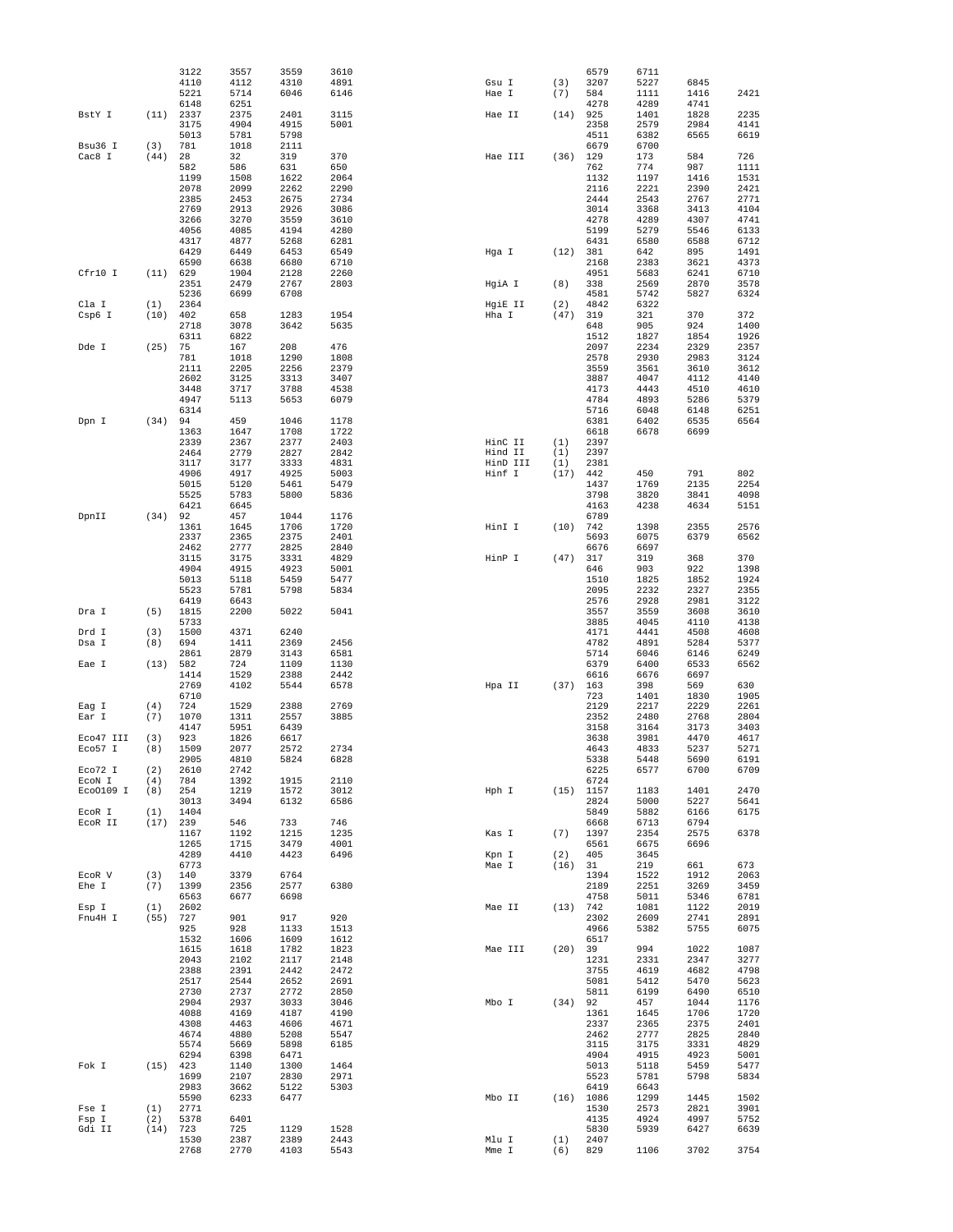|                     |             | 4477         | 4661         |              |              |                        |                           | 2719           | 3079                     | 3643            | 5636                           |                              |
|---------------------|-------------|--------------|--------------|--------------|--------------|------------------------|---------------------------|----------------|--------------------------|-----------------|--------------------------------|------------------------------|
| Mnl I               | $(57)$ 167  |              | 216          | 368          | 387          |                        |                           | 6312           | 6823                     |                 |                                |                              |
|                     |             | 432<br>510   | 460<br>566   | 484<br>776   | 506<br>872   | Sac I<br>Sac II        | (2)<br>(1)                | 338<br>2372    | 3578                     |                 |                                |                              |
|                     |             | 1168         | 1271         | 1304         | 1310         | Sal I                  | (1)                       | 2395           |                          |                 |                                |                              |
|                     |             | 1313         | 1319         | 1349         | 1352         | Sap I                  | (3)                       | 2557           | 3885                     | 4147            |                                |                              |
|                     |             | 1367         | 1374         | 1390         | 1454         | Sau3A I                | (34)                      | 92             | 457                      | 1044            | 1176                           |                              |
|                     |             | 1795         | 1796         | 1880         | 1969         |                        |                           | 1361           | 1645                     | 1706            | 1720                           |                              |
|                     |             | 2064         | 2106         | 2160         | 2176         |                        |                           | 2337           | 2365                     | 2375            | 2401                           |                              |
|                     |             | 2517         | 2715         | 2757         | 2808         |                        |                           | 2462           | 2777                     | 2825            | 2840                           |                              |
|                     |             | 3033         | 3456         | 3608         | 3627         |                        |                           | 3115           | 3175                     | 3331            | 4829                           |                              |
|                     |             | 3672         | 3699         | 3723         | 3783         |                        |                           | 4904           | 4915                     | 4923            | 5001                           |                              |
|                     |             | 4112<br>4695 | 4161<br>5095 | 4371<br>5176 | 4444<br>5322 |                        |                           | 5013           | 5118                     | 5459            | 5477<br>5834                   |                              |
|                     |             | 5528         | 6123         | 6181         | 6441         |                        |                           | 5523<br>6419   | 5781<br>6643             | 5798            |                                |                              |
|                     |             | 6725         |              |              |              | Sau96 I                | (31)                      | 127            | 171                      | 186             | 199                            |                              |
| Msc I               | (3)         | 584          | 1111         | 1416         |              |                        |                           | 254            | 551                      | 690             | 760                            |                              |
| Mse I               | (26)        | 36           | 1007         | 1119         | 1149         |                        |                           | 773            | 985                      | 1196            | 1219                           |                              |
|                     |             | 1173         | 1814         | 2199         | 3187         |                        |                           | 1572           | 2219                     | 2541            | 3012                           |                              |
|                     |             | 3191         | 3274         | 3808         | 3906         |                        |                           | 3013           | 3160                     | 3366            | 3411                           |                              |
|                     |             | 4034         | 4093         | 4969         | 5021         |                        |                           | 3426           | 3439                     | 3494            | 5198                           |                              |
|                     |             | 5026         | 5040         | 5093         | 5328         |                        |                           | 5277           | 5294                     | 5516            | 6132                           |                              |
|                     |             | 5367         | 5732         | 6104         | 6285         |                        |                           | 6429           | 6586                     | 6771            |                                |                              |
|                     |             | 6482         | 6752         |              |              | Sca I                  | (1)                       | 5636           |                          |                 |                                |                              |
| Msl I<br>Msp I      | (2)<br>(37) | 5408<br>163  | 5567<br>398  | 569          | 630          | ScrF I                 | (33)                      | 163<br>548     | 241<br>570               | 398<br>723      | 399<br>735                     |                              |
|                     |             | 723          | 1401         | 1830         | 1905         |                        |                           | 748            | 1169                     | 1194            | 1217                           |                              |
|                     |             | 2129         | 2217         | 2229         | 2261         |                        |                           | 1237           | 1267                     | 1717            | 2218                           |                              |
|                     |             | 2352         | 2480         | 2768         | 2804         |                        |                           | 3164           | 3403                     | 3481            | 3638                           |                              |
|                     |             | 3158         | 3164         | 3173         | 3403         |                        |                           | 3639           | 4003                     | 4291            | 4412                           |                              |
|                     |             | 3638         | 3981         | 4470         | 4617         |                        |                           | 4425           | 4643                     | 5339            | 5690                           |                              |
|                     |             | 4643         | 4833         | 5237         | 5271         |                        |                           | 6191           | 6226                     | 6498            | 6577                           |                              |
|                     |             | 5338         | 5448         | 5690         | 6191         |                        |                           | 6775           |                          |                 |                                |                              |
|                     |             | 6225         | 6577         | 6700         | 6709         | Sec I                  | (38)                      | 161            | 240                      | 250             | 397                            |                              |
|                     |             | 6724         |              |              |              |                        |                           | 461            | 497                      | 546             | 547                            |                              |
| MspAl I             | (13)        | 588          | 1620         | 2056         | 2371         |                        |                           | 694            | 733                      | 734             | 746                            |                              |
|                     |             | 2651<br>4850 | 3739<br>5791 | 4087<br>6257 | 4605<br>6451 |                        |                           | 747<br>1265    | 1167<br>1266             | 1236<br>1411    | 1245<br>1716                   |                              |
|                     |             | 6807         |              |              |              |                        |                           | 1974           | 2238                     | 2369            | 2456                           |                              |
| Mun I               | (1)         | 1897         |              |              |              |                        |                           | 2813           | 2861                     | 2879            | 3143                           |                              |
| Nae I               | (4)         | 631          | 2262         | 2769         | 6710         |                        |                           | 3401           | 3480                     | 3490            | 3637                           |                              |
| Nar I               | (7)         | 1398         | 2355         | 2576         | 6379         |                        |                           | 3700           | 4002                     | 4423            | 6497                           |                              |
|                     |             | 6562         | 6676         | 6697         |              |                        |                           | 6575           | 6581                     |                 |                                |                              |
| Nci I               | (16)        | 163          | 398          | 399          | 570          | SfaN I                 | (25)                      | 185            | 444                      | 641             | 938                            |                              |
|                     |             | 723          | 2218         | 3164         | 3403         |                        |                           | 1485           | 1542                     | 1674            | 1720                           |                              |
|                     |             | 3638         | 3639         | 4643         | 5339         |                        |                           | 2088           | 2482                     | 2716            | 3004                           |                              |
|                     |             | 5690         | 6191         | 6226         | 6577         |                        |                           | 3076           | 3425                     | 3683            | 4359                           |                              |
| Nco I               | (3)         | 1411         | 2456         | 2879         |              |                        |                           | 5411           | 5604                     | 5851            | 6212                           |                              |
| Nde I<br>NgoM I     | (1)<br>(4)  | 6327<br>629  | 2260         | 2767         | 6708         |                        |                           | 6304<br>6708   | 6342                     | 6380            | 6696                           |                              |
| Nhe I               | (3)         | 30           | 2062         | 3268         |              | Sfc I                  | (12)                      | 15             | 917                      | 925             | 1101                           |                              |
| Nla III             | (24)        | 62           | 1205         | 1415         | 1822         |                        |                           | 1496           | 2943                     | 3001            | 3253                           |                              |
|                     |             | 2449         | 2460         | 2550         | 2883         |                        |                           | 4528           | 4719                     | 5397            | 6815                           |                              |
|                     |             | 2970         | 3021         | 3300         | 3754         | Sma I                  | (2)                       | 399            | 3639                     |                 |                                |                              |
|                     |             | 3921         | 4267         | 4987         | 5478         | Spe I                  | (1)                       | 660            |                          |                 |                                |                              |
|                     |             | 5488         | 5566         | 5602         | 5995         | Sph I                  | (1)                       | 6551           |                          |                 |                                |                              |
|                     |             | 6100         | 6184         | 6551         | 6624         | Ssp I                  | (2)                       | 3806           | 5960                     |                 |                                |                              |
| Nla IV              | (49)        | 188          | 201          | 246          | 403          | Stu I                  | (1)                       | 2421           |                          |                 |                                |                              |
|                     |             | 521<br>893   | 552          | 692<br>1221  | 761<br>1399  | Sty I                  | (9)                       | 250<br>2238    | 461<br>2456              | 1245<br>2879    | 1411<br>3490                   |                              |
|                     |             | 1573         | 1144<br>1689 | 1834         | 1909         |                        |                           | 3700           |                          |                 |                                |                              |
|                     |             | 1961         | 2165         | 2244         | 2356         | Taq I                  | (15)                      | 794            | 1038                     | 1349            | 1360                           |                              |
|                     |             | 2403         | 2484         | 2529         | 2577         |                        |                           | 1705           | 2069                     | 2211            | 2364                           |                              |
|                     |             | 2640         | 2802         | 3013         | 3014         |                        |                           | 2396           | 2465                     | 2504            | 2711                           |                              |
|                     |             |              |              |              |              |                        |                           |                |                          |                 |                                |                              |
|                     |             | 3015         | 3153         | 3162         | 3168         |                        |                           | 3801           | 4363                     | 5807            |                                |                              |
|                     |             | 3428         | 3441         | 3486         | 3643         | Tfi I                  | (7)                       | 442            | 802                      | 1437            | 1769                           |                              |
|                     |             | 4009         | 4295         | 4334         | 5106         |                        |                           | 3841           | 4098                     | 4238            |                                |                              |
|                     |             | 5200         | 5241         | 5452         | 6042         | Tsp45 I                | (7)                       | 1022           | 1231                     | 2347            | 5412                           |                              |
|                     |             | 6380         | 6563         | 6587         | 6677         |                        |                           | 5623           | 6199                     | 6510            |                                |                              |
|                     |             | 6698         |              |              |              | Tth111 I               | (4)                       | 390            | 811                      | 1217            | 3630                           |                              |
| Not I<br>Nru I      | (1)<br>(1)  | 2388         |              |              |              | Tth111 II              | (10)                      | 146            | 422                      | 613             | 632                            |                              |
| Nsi I               | (1)         | 1644<br>2417 |              |              |              |                        |                           | 2278<br>4861   | 2550<br>4891             | 3385            | 4852                           |                              |
| Nsp7524 I           | (5)         | 1818         | 2966         | 4263         | 6180         | Vsp I                  | (5)                       | 3187           | 3906                     | 4034            | 4093                           |                              |
|                     |             | 6547         |              |              |              |                        |                           | 5328           |                          |                 |                                |                              |
| NspB II             | (13)        | 588          | 1620         | 2056         | 2371         | Xba I                  | (2)                       | 218            | 3458                     |                 |                                |                              |
|                     |             | 2651         | 3739         | 4087         | 4605         | Xcm I                  | (1)                       | 3141           |                          |                 |                                |                              |
|                     |             | 4850         | 5791         | 6257         | 6451         | Xho II                 | $(11)$ 2337               |                | 2375                     | 2401            | 3115                           |                              |
|                     |             | 6807         |              |              |              |                        |                           | 3175           | 4904                     | 4915            | 5001                           |                              |
| NspH I              | (5)         | 1822         | 2970         | 4267         | 6184         |                        |                           | 5013           | 5781                     | 5798            |                                |                              |
|                     |             | 6551         |              |              |              | Xma I                  | (2)                       | 397            | 3637                     |                 |                                |                              |
| Pac I               | (1)         | 3191         |              |              |              | Xma III                | (4)                       | 724            | 1529                     | 2388            | 2769                           |                              |
| Pal I               | $(36)$ 129  |              | 173          | 584          | 726          | Xmn I                  | (4)                       | 2665           | 3869                     | 3907            | 5755                           |                              |
|                     |             | 762<br>1132  | 774<br>1197  | 987<br>1416  | 1111<br>1531 |                        |                           |                |                          |                 |                                |                              |
|                     |             | 2116         | 2221         | 2390         | 2421         | Site usage in pSEB-CG: |                           |                |                          |                 |                                |                              |
|                     |             | 2444         | 2543         | 2767         | 2771         | Aat II                 | G, ACGT `C                |                | 2                        | Acc I           | GT `MK, AC                     | 1                            |
|                     |             | 3014         | 3368         | 3413         | 4104         | Acc65 I                | G`GTAC, C                 |                | 2                        | Aci I           | $C^{\wedge}CG, C$              | 87                           |
|                     |             | 4278         | 4289         | 4307         | 4741         | Afl II                 | C`TTAA, G                 |                | 3                        | Afl III         | A`CRYG, T                      | 2                            |
|                     |             | 5199         | 5279         | 5546         | 6133         | Age I                  | A CCGG, T                 |                | $\mathbf{1}$             | Aha II          | GR CG, YC                      | 10                           |
|                     |             | 6431         | 6580         | 6588         | 6712         | Ahd I                  |                           | GACNN, N`NNGTC | 4                        | Alu I           | $AG$ $CT$                      | 40                           |
| PflM I              | (1)         | 2613         |              |              |              | Alw I                  | GGATC 8/9                 |                | 18                       | AlwN I          | CAG, NNN CTG                   | $\boldsymbol{2}$             |
| Ple I               | (4)         | 799          | 2143         | 3806         | 4642         | Apa I                  | G, GGCC `C                |                | $\mathbf{1}$             | ApaL I          | G`TGCA, C                      | $\overline{3}$               |
| Pme I               | (1)         | 1815         |              |              |              | Apo I                  | R`AATT, Y                 |                | $\overline{\mathbf{c}}$  | Asc I           | GG`CGCG, CC                    | $\boldsymbol{2}$             |
| Pml I               | (2)<br>(4)  | 2610         | 2742<br>1219 | 1572         | 3494         | Ase I                  | AT`TA, AT                 |                | 5                        | Asp718          | G`GTAC, C                      | 2                            |
| PpuM I<br>Psp1406 I | (3)         | 254<br>2019  | 5382         | 5755         |              | Ava I                  | C`YCGR, G                 |                | 8                        | Ava II          | $G$ $GWC$ , $C$                | 14                           |
| PspA I              | (2)         | 397          | 3637         |              |              | Avr II                 | C`CTAG, G                 |                | $\overline{\phantom{a}}$ | BamH I          | G`GATC, C                      | 1                            |
| Pst I               | (4)         | 921          | 929          | 1105         | 3005         | Ban I                  | G`GYRC, C                 |                | 23<br>7                  | Ban II          | G, RGCY `C                     | 9                            |
| Pvu I               | (3)         | 1648         | 5526         | 6422         |              | Bbe I<br>Bbv I         | G, GCGC `C<br>GCAGC 13/17 |                | 12                       | Bbs I<br>Bbv II | GAAGAC 8/12<br>GAAGAC 7/11     | $\mathbf{1}$<br>$\mathbf{1}$ |
| Pvu II              | (5)         | 1620         | 2056         | 4087         | 6451         | Bcl I                  | T`GATC, A                 |                | $\sim$                   | Bcn I           | $CC, S$ GG                     | 16                           |
| Rsa I               | $(10)$ 403  | 6807         | 659          | 1284         | 1955         | Bfa I<br>Bgl II        | $C^T A$ , G<br>A`GATC, T  |                | 16<br>1                  | Bgl I<br>Blp I  | GCCN, NNN 'NGGC<br>GC `TNA, GC | 2                            |